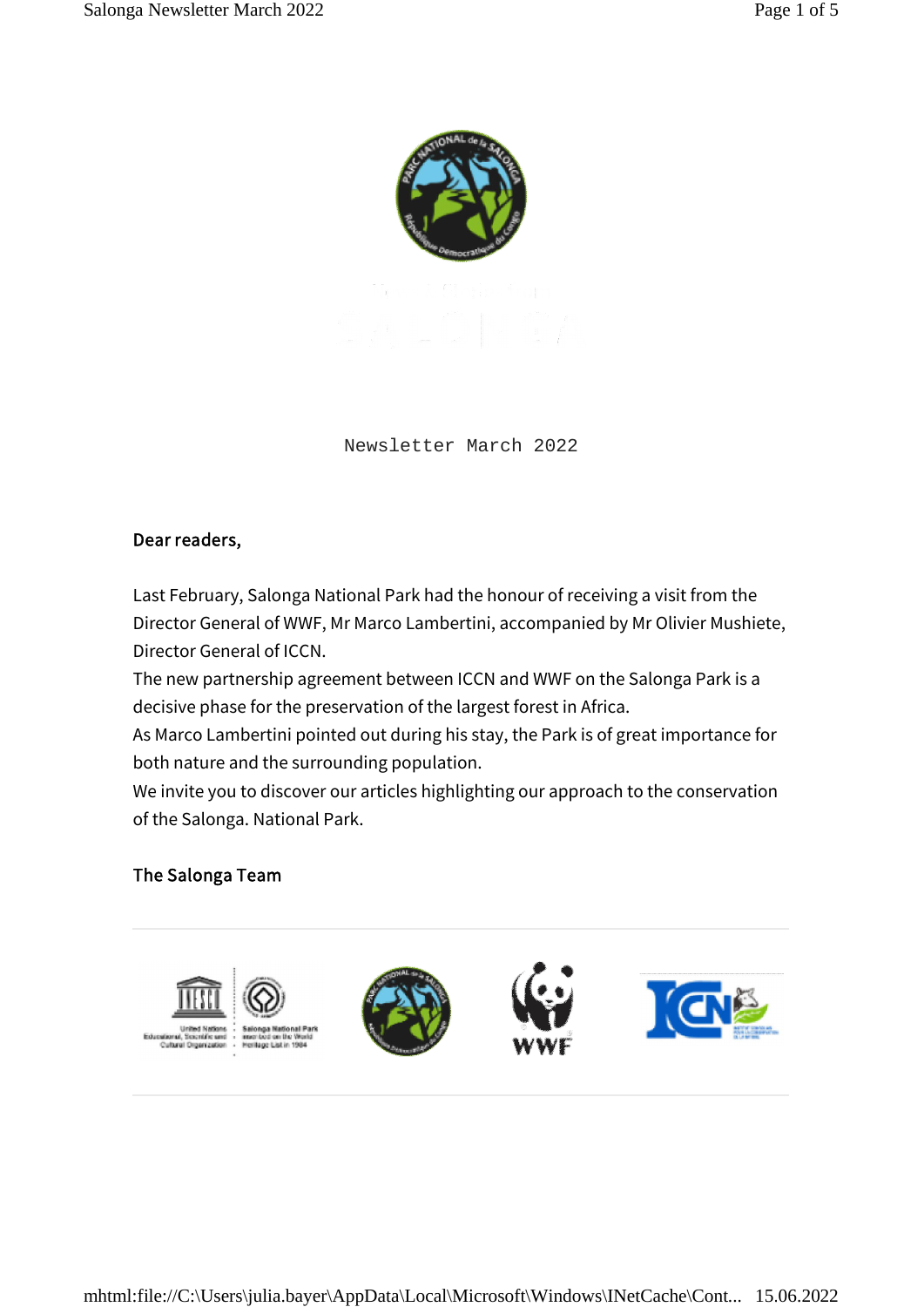

# **WWF Director General visits Salonga** From 11 to 19 February 2022, WWF-DRC had the honour of receiving a visit from Marco Lambertini, the Director General of WWF. Read more

## **Discover more exciting stories from Salonga.**

**Fantastic discovery in Salonga**

The largely unexplored wilderness of Salonga National Park allows fascinating discoveries: because many areas where no explorer has yet come still exist! Read more



**Bravo à l'Unité mobile!**

Baskets of bushmeat seized by the Salonga National Park's mobile unit in the Monkoto territory of the Tshuapa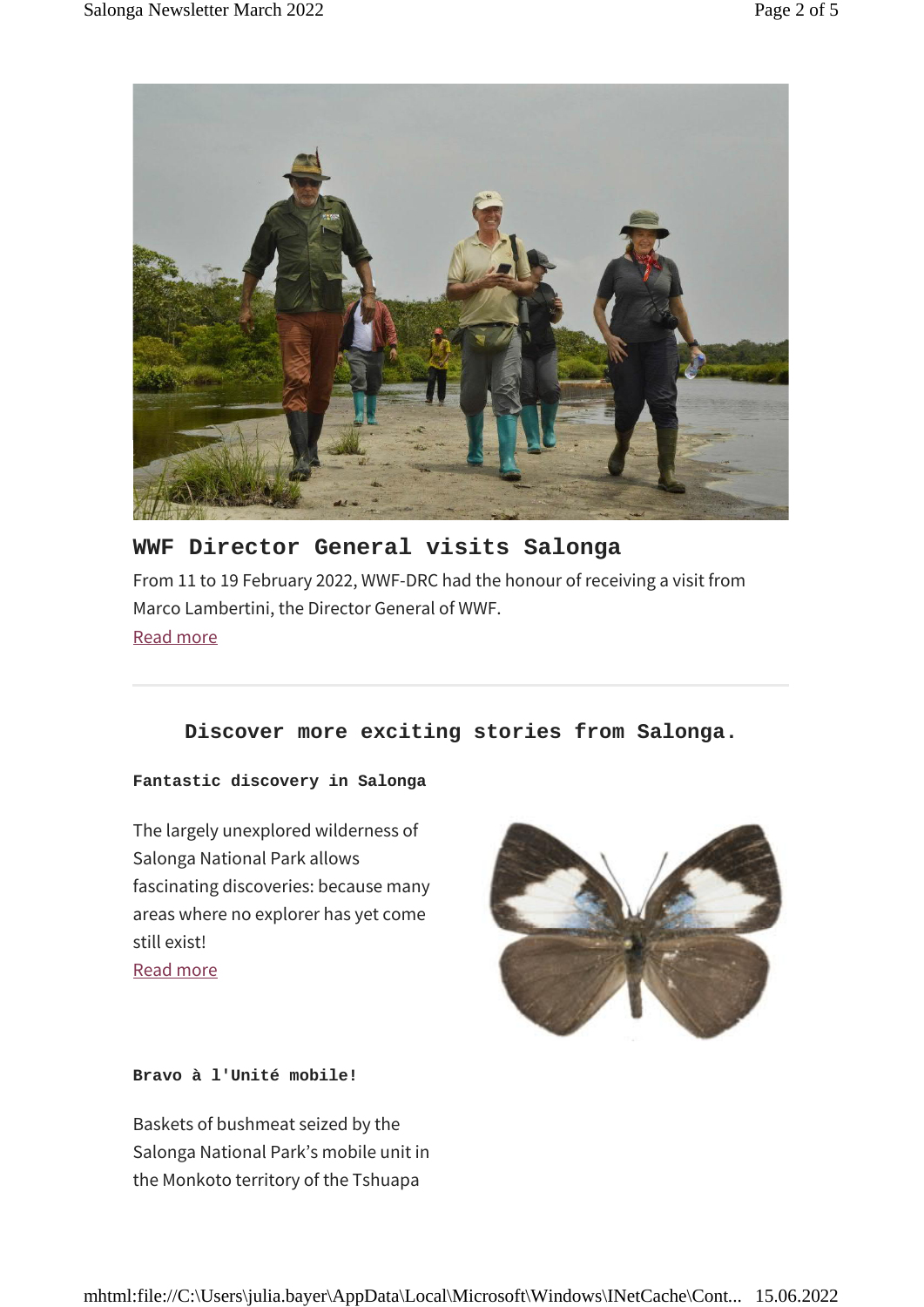province. Read more



### **The coffee center in Watsikengo**

In Watsikengo, north of the Salonga Park, ISCO, one of the park's partner organizations, has opened a coffee buying and processing center officially inaugurated in September 2020. Read more



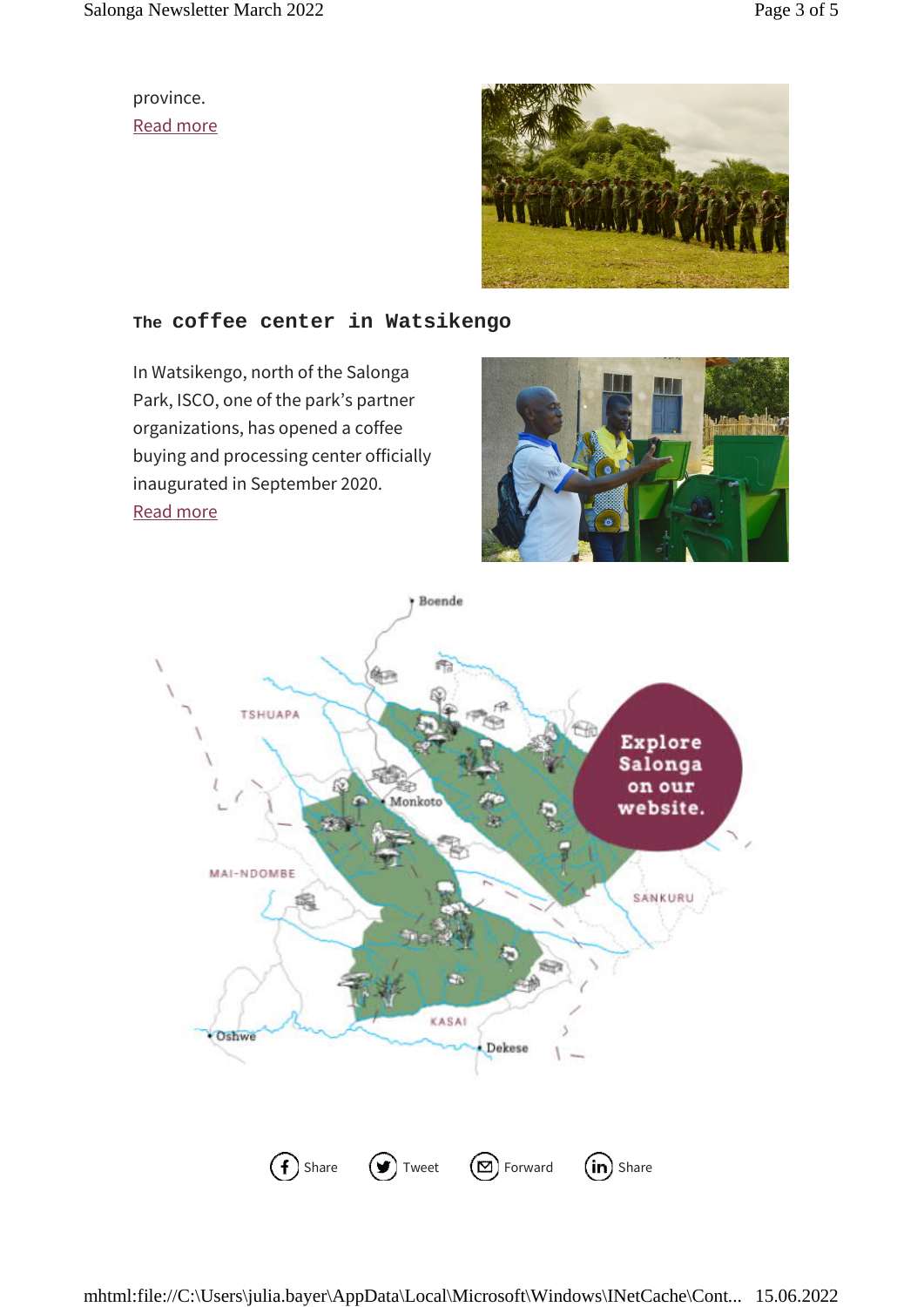Thank you to our donors



This newsletter was produced with the financial support of the European Union and other donors. Its contents are the sole responsibility of Salonga National Park and its partners and do not necessarily reflect the views of the European Union or any other donor.



Copyright © 2022 ICCN & WWF-DRC, All rights reserved. You are receiving this email because you opted in via our website.

> Our mailing address is: Salonga National Park